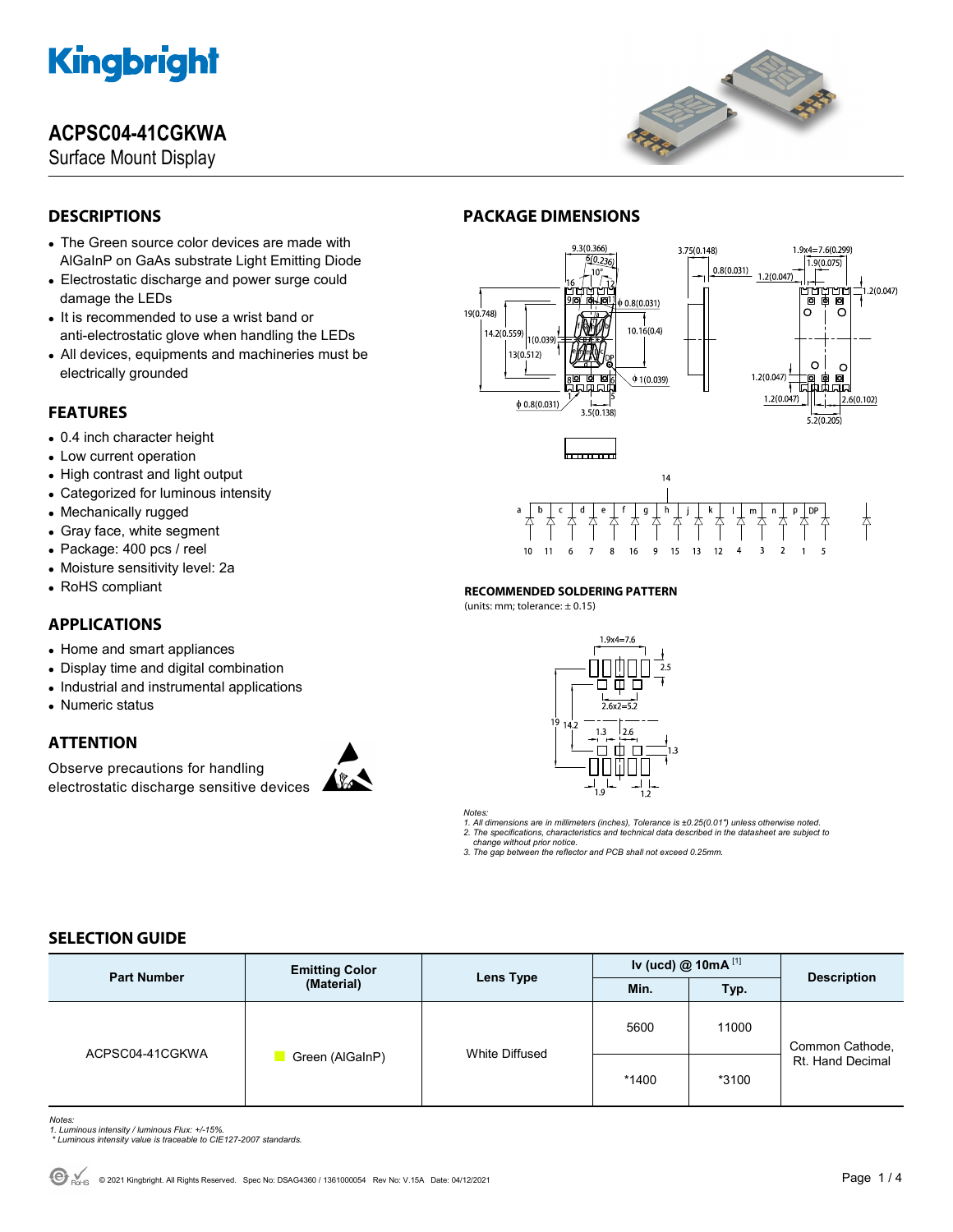### **ELECTRICAL / OPTICAL CHARACTERISTICS at TA=25°C**

| <b>Parameter</b>                                         | Symbol                     | <b>Emitting Color</b> | Value                    |                          | <b>Unit</b> |
|----------------------------------------------------------|----------------------------|-----------------------|--------------------------|--------------------------|-------------|
|                                                          | Max.<br>Typ.               |                       |                          |                          |             |
| Wavelength at Peak Emission $I_F = 10mA$                 | $\Lambda_{\rm peak}$       | Green                 | 574                      | $\overline{\phantom{a}}$ | nm          |
| Dominant Wavelength $I_F = 10mA$                         | $\lambda_{\text{dom}}$ [1] | Green                 | 570                      | $\overline{\phantom{0}}$ | nm          |
| Spectral Bandwidth at 50% $\Phi$ REL MAX<br>$I_F = 10mA$ | Δλ                         | Green                 | 20                       | $\overline{\phantom{a}}$ | nm          |
| Capacitance                                              | С                          | Green                 | 15                       | $\overline{\phantom{a}}$ | pF          |
| Forward Voltage $I_F = 10mA$                             | $V_F$ <sup>[2]</sup>       | Green                 | 2.0                      | 2.45                     | $\vee$      |
| Reverse Current ( $V_R$ = 5V)                            | $I_R$                      | Green                 | $\overline{\phantom{0}}$ | 10                       | μA          |

*Notes:* 

1. The dominant wavelength (λd) above is the setup value of the sorting machine. (Tolerance λd : ±1nm. )<br>2. Forward voltage: ±0.1V.<br>3. Wavelength value is traceable to CIE127-2007 standards.<br>4. Excess driving current and

### **ABSOLUTE MAXIMUM RATINGS at T<sub>A</sub>=25°C**

| Parameter                               | Symbol                  | Value          | Unit        |
|-----------------------------------------|-------------------------|----------------|-------------|
| Power Dissipation                       | $P_D$                   | 75             | mW          |
| Reverse Voltage                         | $V_R$                   | 5              | $\vee$      |
| Junction Temperature                    | $T_j$                   | 115            | $^{\circ}C$ |
| <b>Operating Temperature</b>            | $T_{op}$                | $-40$ to $+85$ | $^{\circ}C$ |
| Storage Temperature                     | $T_{\text{stg}}$        | $-40$ to $+85$ | $^{\circ}C$ |
| <b>DC Forward Current</b>               | IF.                     | 30             | mA          |
| Peak Forward Current                    | $I_{FM}$ <sup>[1]</sup> | 150            | mA          |
| Electrostatic Discharge Threshold (HBM) |                         | 3000           | $\vee$      |

Notes:<br>1. 1/10 Duty Cycle, 0.1ms Pulse Width.<br>2. Relative humidity levels maintained between 40% and 60% in production area are recommended to avoid the build-up of static electricity – Ref JEDEC/JESD625-A and JEDEC/J-STD-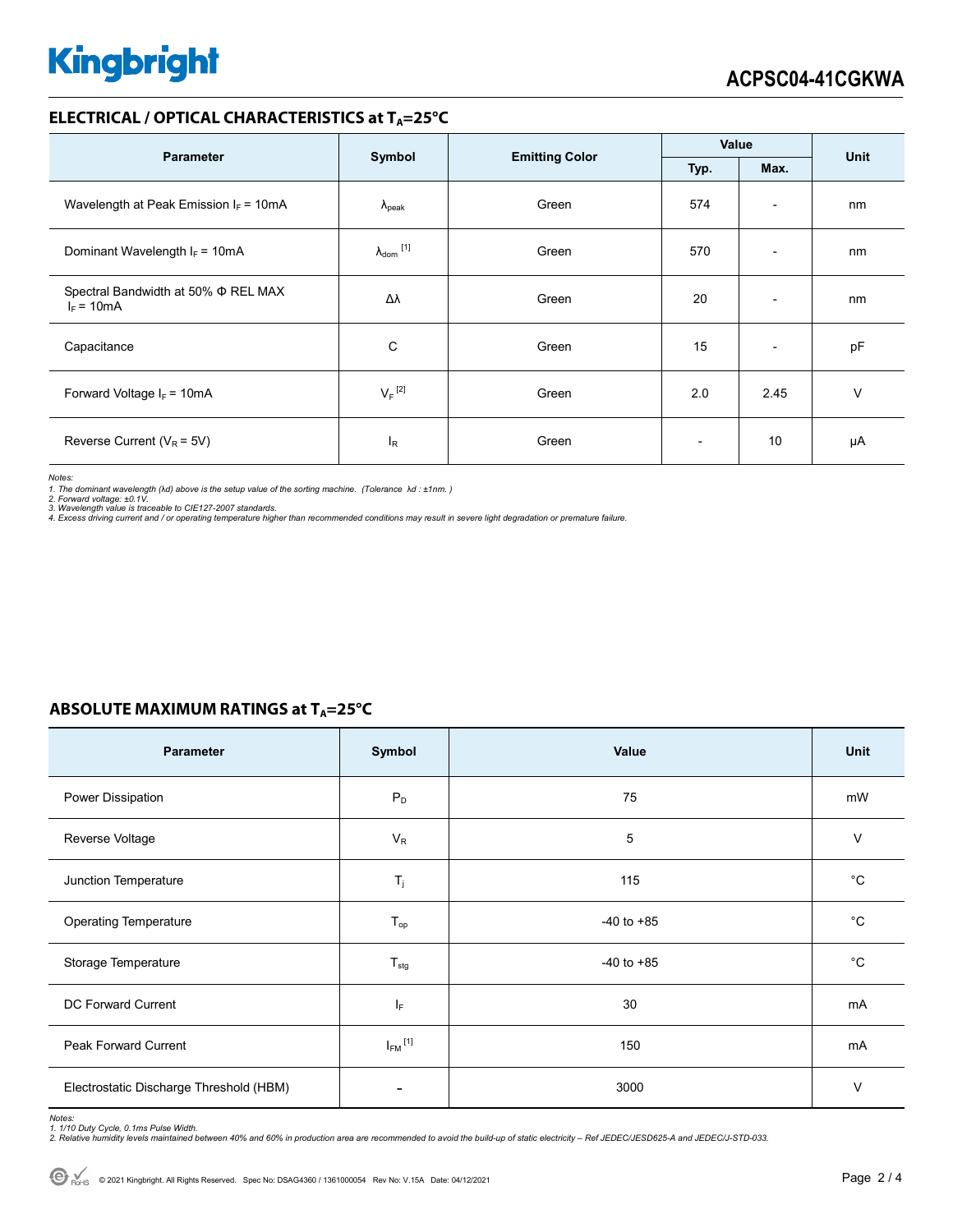### **TECHNICAL DATA**





### **GREEN**



#### **REFLOW SOLDERING PROFILE for LEAD-FREE SMD PROCESS**



#### *Notes:*

- *1. Don't cause stress to the LEDs while it is exposed to high temperature.*
- 

*2. The maximum number of reflow soldering passes is 2 times. 3. Reflow soldering is recommended. Other soldering methods are not recommended as they might cause damage to the product.* 

**TAPE SPECIFICATIONS** (units: mm)



**REEL DIMENSION** (units: mm)